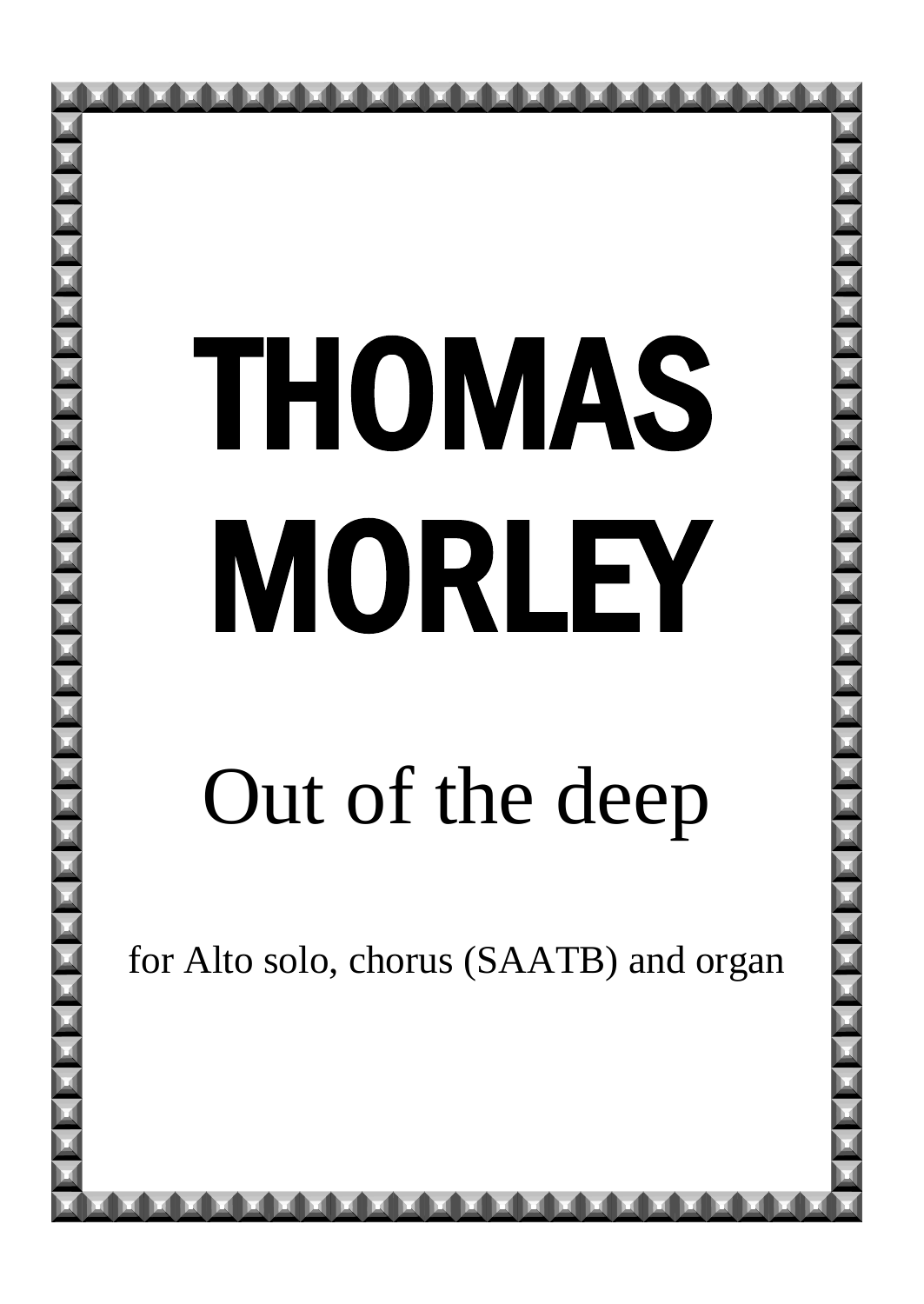## **Out of the deep**

Psalm 130

Thomas Morley  $(1557 - 1603)$ 







*Editorial Procedure* Note values halved.

Original written pitch: minor 3rd lower.

Small notes in the organ part, small accidentals and pauses, dashed slurs and ties are editorial.

*Paul Walton, Bristol, September 2006*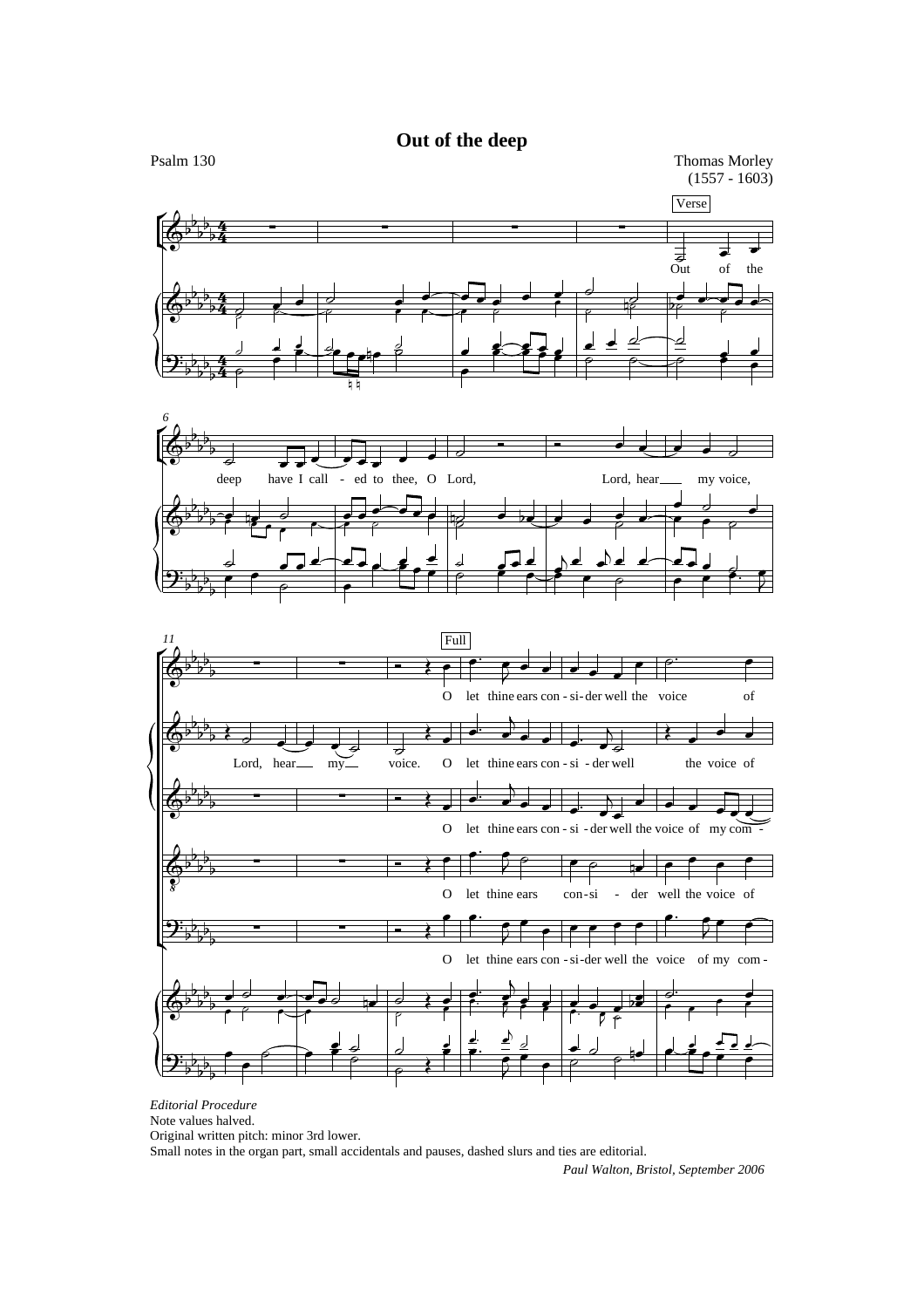



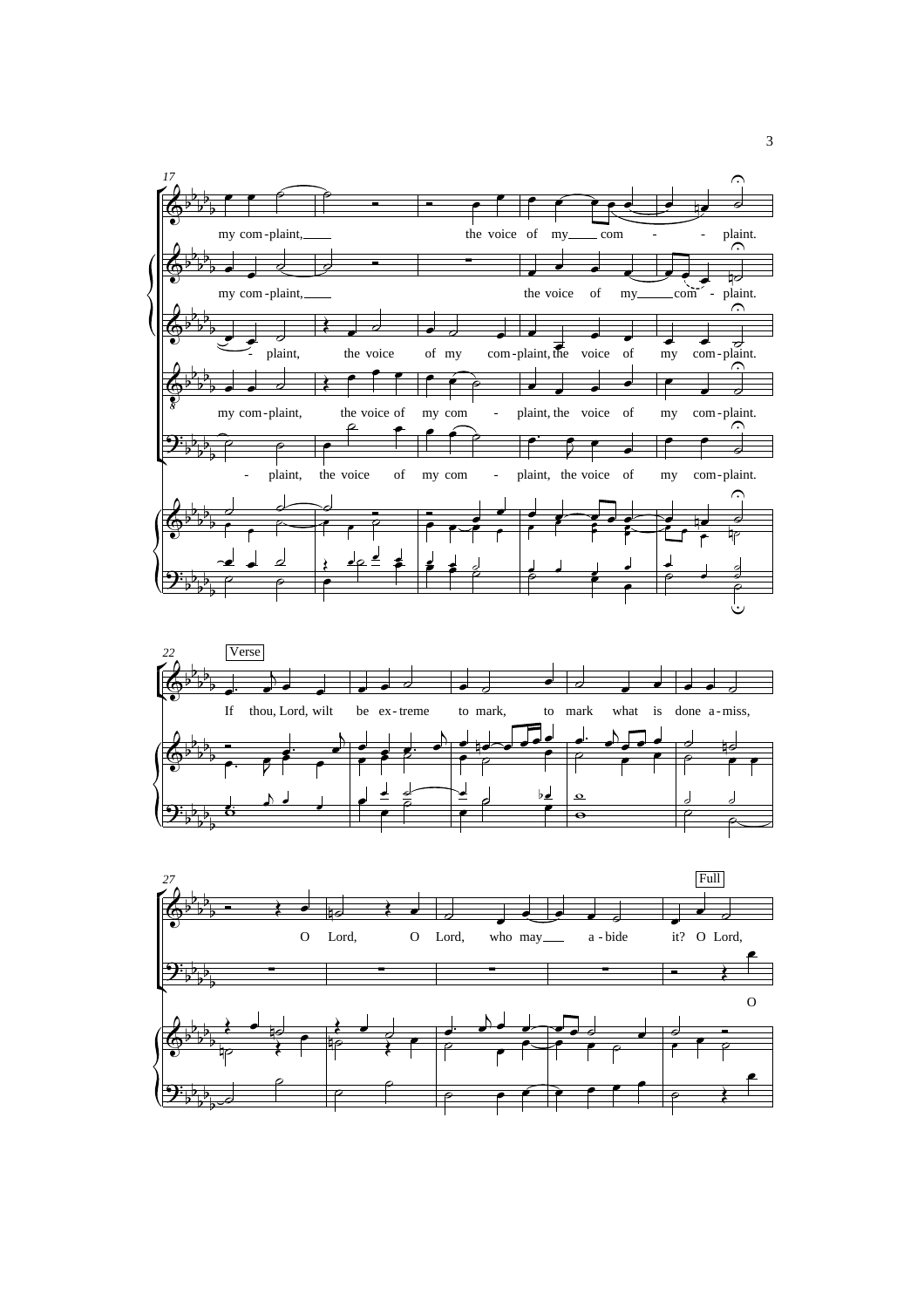



4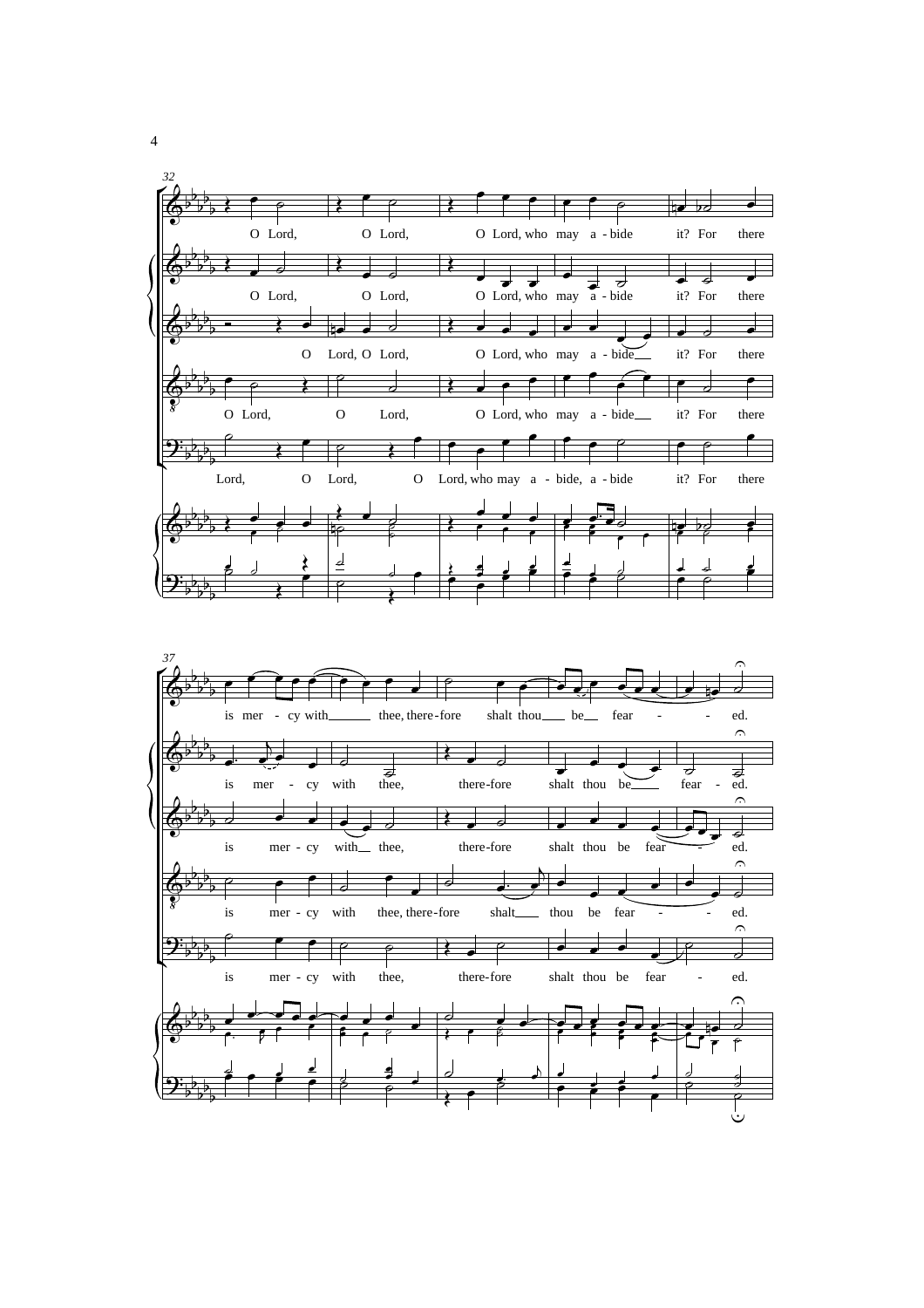

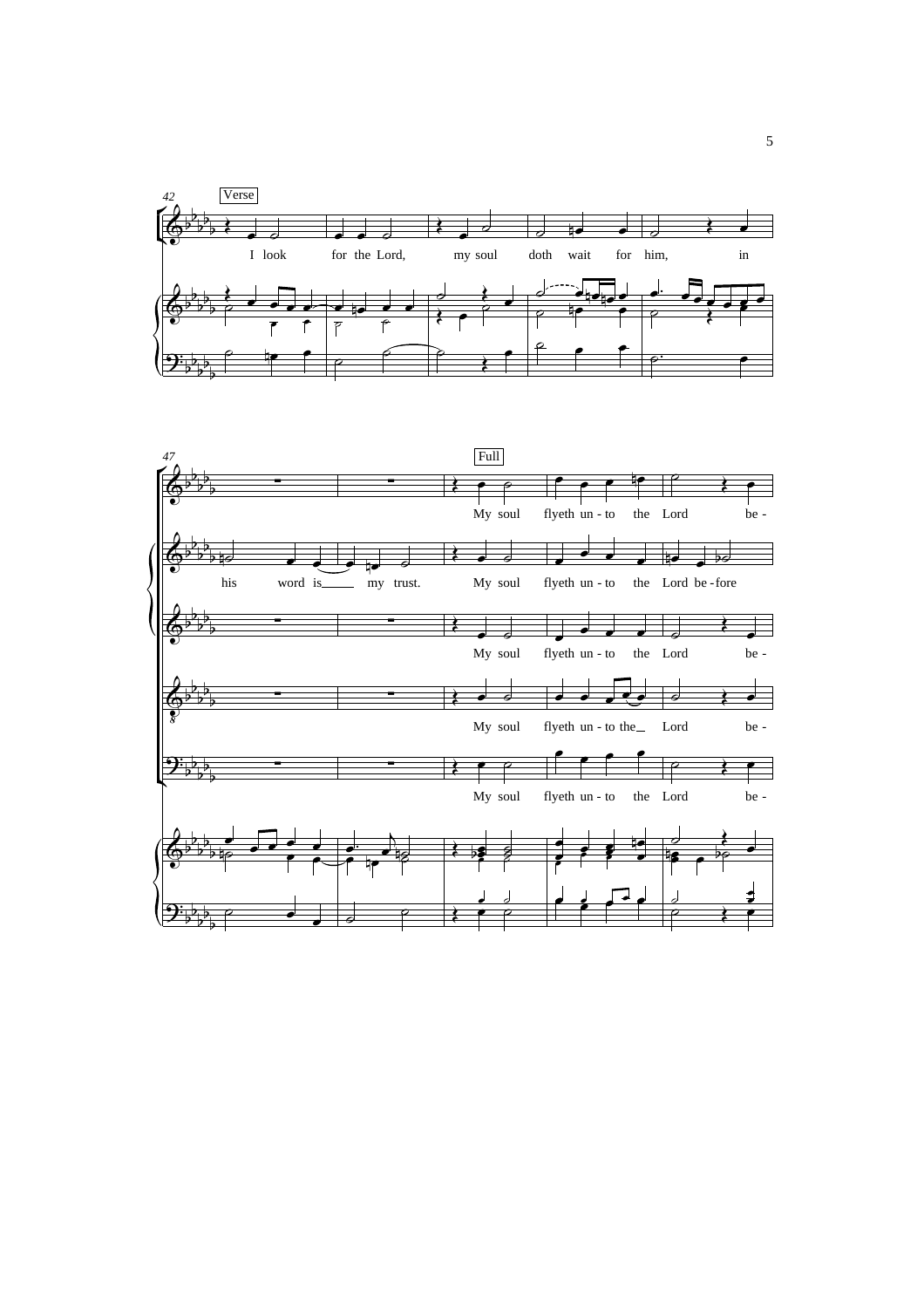





Bars 55 - 56, treble: slur between first two notes of 'morning' in source. Editorial slur indicates more likely underlay.

6